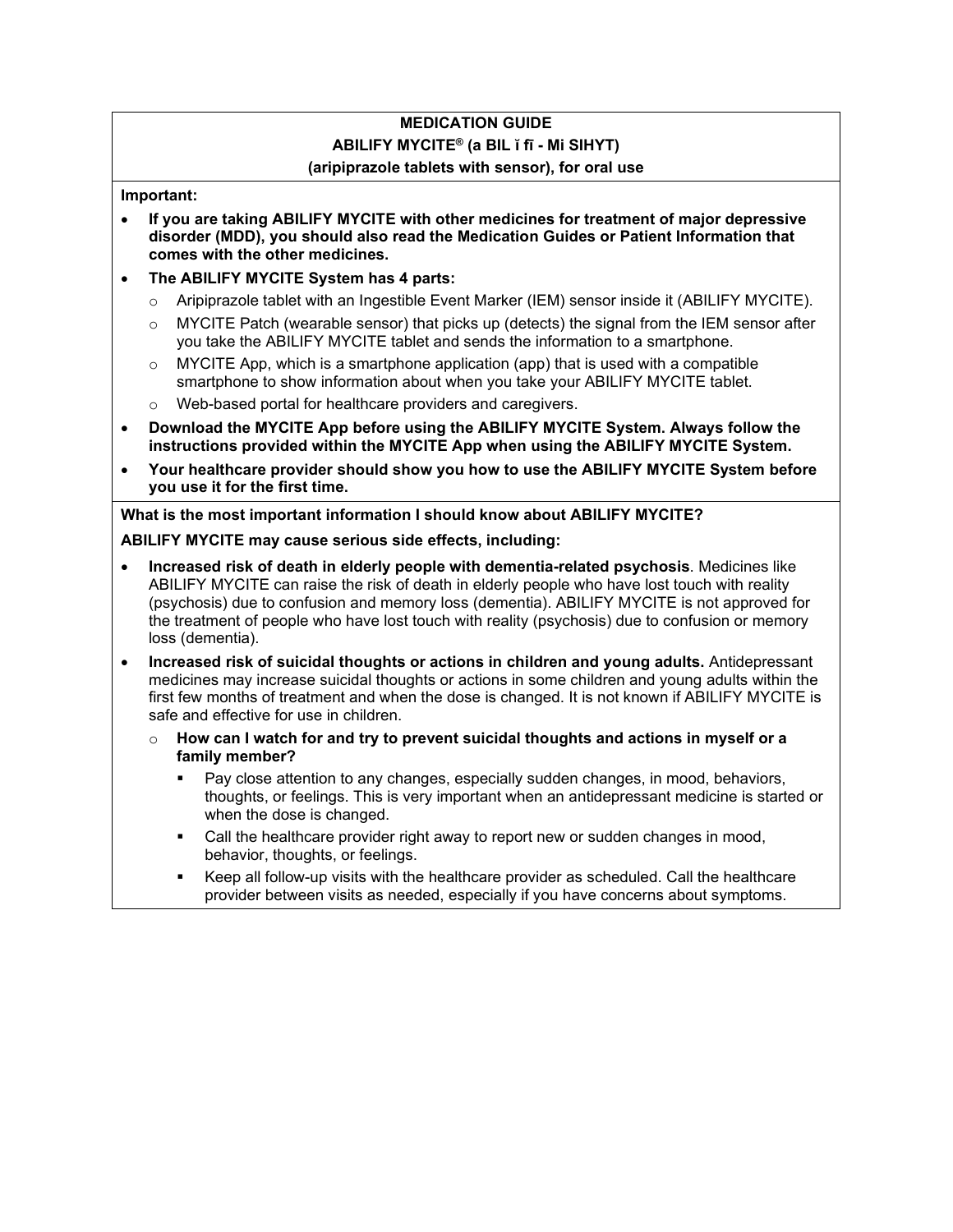### **What is ABILIFY MYCITE?**

ABILIFY MYCITE is a prescription medicine of aripiprazole tablets with an Ingestible Event Marker (IEM) sensor inside it used:

- To treat adults with schizophrenia
- To treat bipolar I disorder:
	- $\circ$  short-term (acute) treatment of adults with manic or mixed episodes alone or when used with the medicine lithium or valproate
	- o maintenance treatment of adults alone or when used with the medicine lithium or valproate
- To treat adults with major depressive disorder (MDD) along with other antidepressant medicines

The ABILIFY MYCITE System is meant to track if you have taken your ABILIFY MYCITE.

It is not known if ABILIFY MYCITE can improve how well you take your aripiprazole (patient compliance) or for changing your dose of aripiprazole.

There may be a delay in the detection of the ABILIFY MYCITE tablet and sometimes the detection of the tablet might not happen at all. ABILIFY MYCITE is not for use as real-time or emergency monitoring.

It is not known if ABILIFY MYCITE is safe or effective for use in children.

**Do not take ABILIFY MYCITE if you** are allergic to aripiprazole or any of the ingredients in ABILIFY MYCITE. See the end of this Medication Guide for a [complete list of ingredients](#page-5-0) in ABILIFY MYCITE.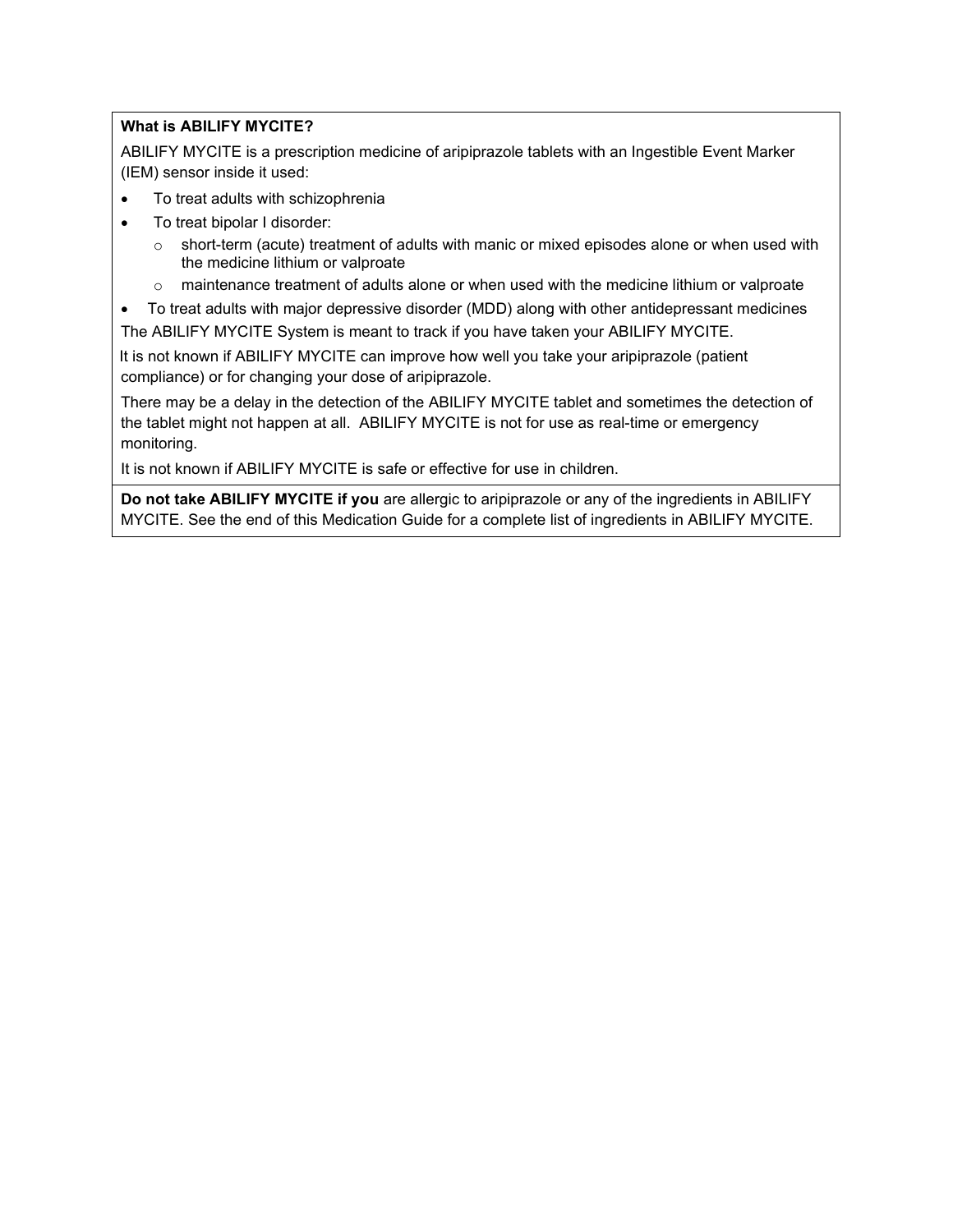#### **Before taking ABILIFY MYCITE, tell your healthcare provider about all your medical conditions, including if you:**

- have diabetes or high blood sugar or have a family history of diabetes or high blood sugar. Your healthcare provider should check your blood sugar before you start and during treatment with ABILIFY MYCITE.
- have or had seizures (convulsions)
- have or had low or high blood pressure
- have or had heart problems or stroke
- have or had a low white blood cell count
- are pregnant or plan to become pregnant. Talk to your healthcare provider about the risk to your unborn baby if you take ABLIFY MYCITE during pregnancy.
	- $\circ$  Tell your healthcare provider if you become pregnant or think you are pregnant during treatment with ABILIFY MYCITE.
	- $\circ$  If you become pregnant during treatment with ABILIFY MYCITE, talk to your healthcare provider about registering with the National Pregnancy Registry for Atypical Antipsychotics. You can register by calling 1-866-961-2388 or go to http://womensmentalhealth.org/clinicaland-research-programs/pregnancyregistry/.
- are breastfeeding or plan to breastfeed. ABILIFY MYCITE can pass into your breast milk. Talk to your healthcare provider about the best way to feed your baby during treatment with ABILIFY MYCITE.

**Tell your healthcare provider about all the medicines that you take,** including prescription and over-the-counter medicines, vitamins, and herbal supplements.

ABILIFY MYCITE and other medicines may affect each other causing possible serious side effects. ABILIFY MYCITE may affect the way other medicines work, and other medicines may affect how ABILIFY MYCITE works.

Your healthcare provider can tell you if it is safe to take ABILIFY MYCITE with your other medicines. Do not start or stop any other medicines during treatment with ABILIFY MYCITE without talking to your healthcare provider first.

Know the medicines you take. Keep a list of your medicines to show your healthcare provider and pharmacist when you get a new medicine.

#### **How should I take ABILIFY MYCITE?**

- **See the MYCITE App for instructions about how to apply and wear the MYCITE Patch and how to use the ABILIFY MYCITE System the right way.**
- Take ABILIFY MYCITE exactly as your healthcare provider tells you to take it. Do not change the dose or stop taking ABILIFY MYCITE without first talking to your healthcare provider.
- Take ABILIFY MYCITE by mouth with or without food.
- Swallow ABILIFY MYCITE tablets whole. Do not divide, crush, or chew ABILIFY MYCITE tablets.
- The ABILIFY MYCITE tablet is usually detected within 30 minutes after you take it, but there may be a delay of more than 2 hours for the smartphone app and web portal to detect that you have taken ABILIFY MYCITE, and sometimes the ABILIFY MYCITE tablet might not be detected at all. If the tablet is not detected after you take it, **do not** repeat the dose.
- If over-exposure occurs, call your poison control center at 1-800-222-1222.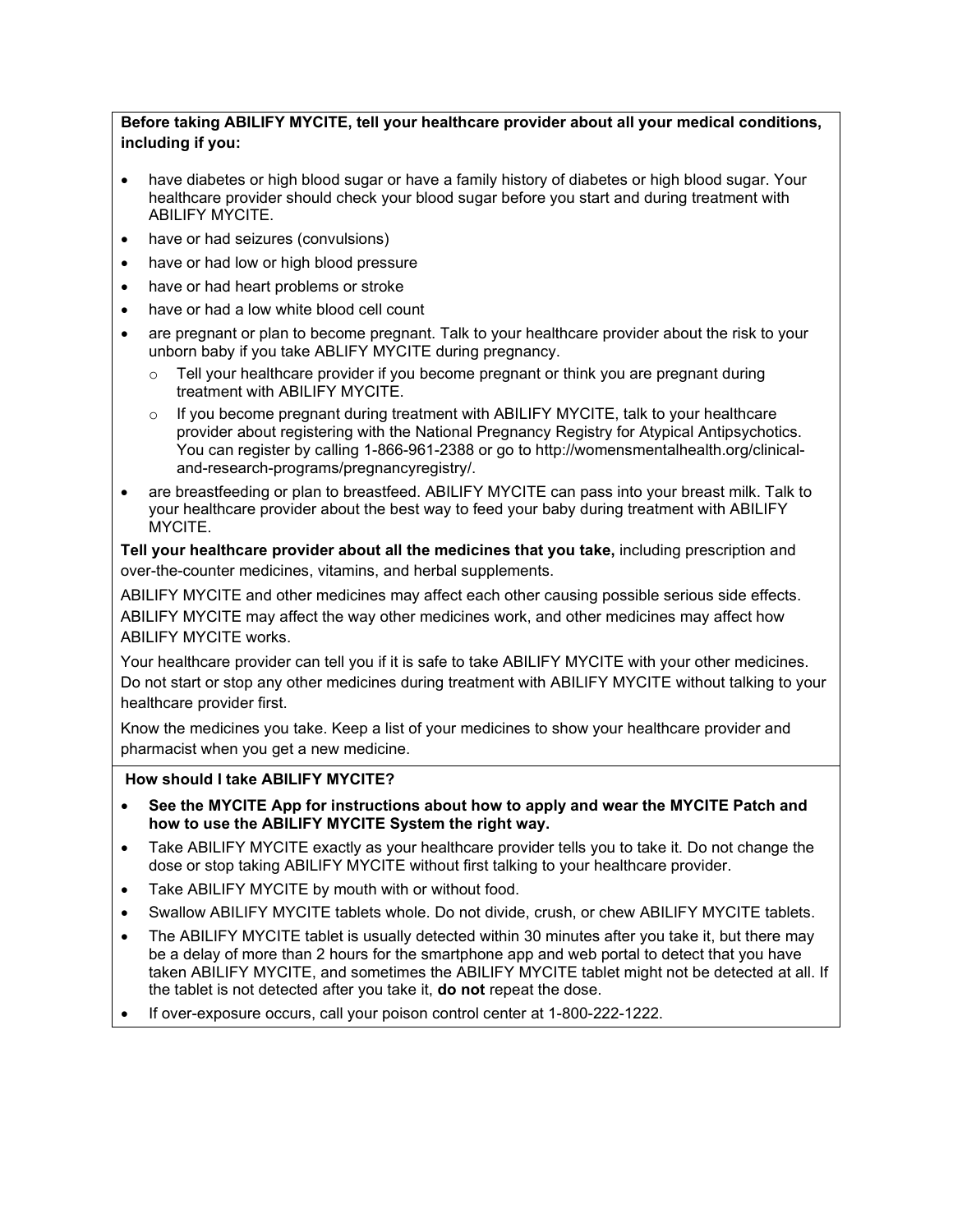#### **What should I avoid while taking ABILIFY MYCITE?**

- Do not drive, operate heavy machinery, or do other dangerous activities until you know how ABILIFY MYCITE affects you. ABILIFY MYCITE may make you drowsy.
- Do not become too hot or dehydrated during treatment with ABILIFY MYCITE.
	- o Do not exercise too much.
	- o In hot weather, stay inside in a cool place if possible.
	- o Stay out of the sun.
	- o Do not wear too much clothing or heavy clothing.
	- o Drink plenty of water.

#### **What are the possible side effects of ABILIFY MYCITE?**

#### **ABILIFY MYCITE may cause serious side effects, including:**

- **See "What is the most important information I should know about ABILIFY MYCITE?"**
- **Stroke (cerebrovascular problems) in elderly people with dementia-related psychosis that can lead to death.**
- **Neuroleptic malignant syndrome (NMS), a serious condition that can lead to death.** Call your healthcare provider or go to the nearest hospital emergency room right away if you have some or all of the following signs and symptoms of NMS:
	- high fever
	- stiff muscles
	- confusion
	- **sweating**
	- changes in pulse, heart rate, and blood pressure
- **Uncontrolled body movements (tardive dyskinesia).** ABILIFY MYCITE may cause movements that you cannot control in your face, tongue, or other body parts. Tardive dyskinesia may not go away, even if you stop taking ABILIFY MYCITE. Tardive dyskinesia may also start after you stop taking ABILIFY MYCITE.
- **Problems with your metabolism such as:**
	- o **high blood sugar (hyperglycemia) and diabetes.** Increases in blood sugar can happen in some people who take ABILIFY MYCITE. Extremely high blood sugar can lead to coma or death. If you have diabetes or risk factors for diabetes (such as being overweight or a family history of diabetes), your healthcare provider should check your blood sugar before you start and during your treatment with ABILIFY MYCITE.

**Call your healthcare provider if you have any of these symptoms of high blood sugar during treatment with ABILIFY MYCITE:**

- **feel very thirsty**
- **need to urinate more than usual**
- **feel very hungry**
- **feel weak or tired**
- **feel sick to your stomach**
- **feel confused, or your breath smells fruity**
- o **increased fat levels (cholesterol and triglycerides) in your blood.**
- o **weight gain.** You and your healthcare provider should check your weight regularly.
- **Unusual urges.** Some people taking ABILIFY MYCITE have had unusual urges, such as gambling, binge eating or eating that you cannot control (compulsive), compulsive shopping and sexual urges. If you or your family members notice that you are having unusual urges or behaviors, talk to your healthcare provider.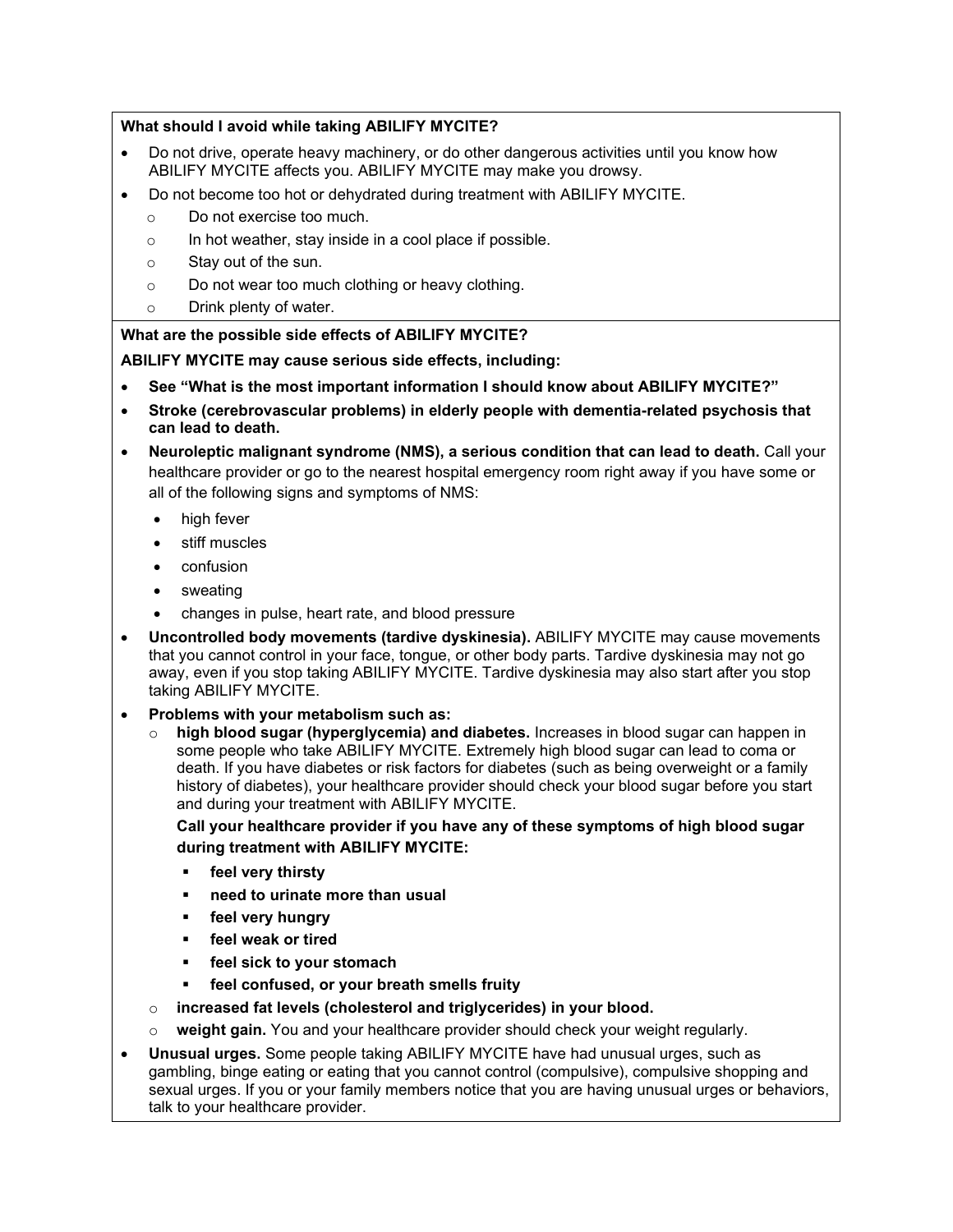- **Decreased blood pressure (orthostatic hypotension).** You may feel lightheaded or faint when you rise too quickly from a sitting or lying position.
- **Falls**
- **Low white blood cell count.** Your healthcare provider may do blood tests during the first few months of treatment with ABILIFY MYCITE.
- **Seizures (convulsions)**
- **Problems controlling your body temperature so that you feel too warm.** See "What should I avoid while taking ABILIFY MYCITE?"
- **Difficulty swallowing**

**The most common side effects of ABILIFY MYCITE in adults include:**

- restlessness or need to move (akathisia)
- dizziness
- nausea
- insomnia
- shaking (tremor)
- anxiety
- constipation
- sedation

These are not all the possible side effects of ABILIFY MYCITE.

Call your doctor for medical advice about side effects. You may report side effects to FDA at 1-800- FDA-1088.

#### **How should I store ABILIFY MYCITE?**

- Store ABILIFY MYCITE tablets at room temperature, between 68°F to 77°F (20°C to 25°C).
- Store MYCITE Patches between 41°F to 81°F (5°C to 27°C).
- Keep ABILIFY MYCITE tablets and MYCITE Patches (wearable sensor) dry. Do not store ABILIFY MYCITE tablets and Patches (wearable sensor) in places with high humidity.

Keep ABILIFY MYCITE and all medicines out of the reach of children.

#### **General information about the safe and effective use of ABILIFY MYCITE.**

Medicines are sometimes prescribed for purposes other than those listed in a Medication Guide. Do not use ABILIFY MYCITE for a condition for which it was not prescribed. Do not give ABILIFY MYCITE to other people, even if they have the same symptoms you have. It may harm them. You can ask your healthcare provider or pharmacist for information about ABILIFY MYCITE that was written for healthcare professionals.